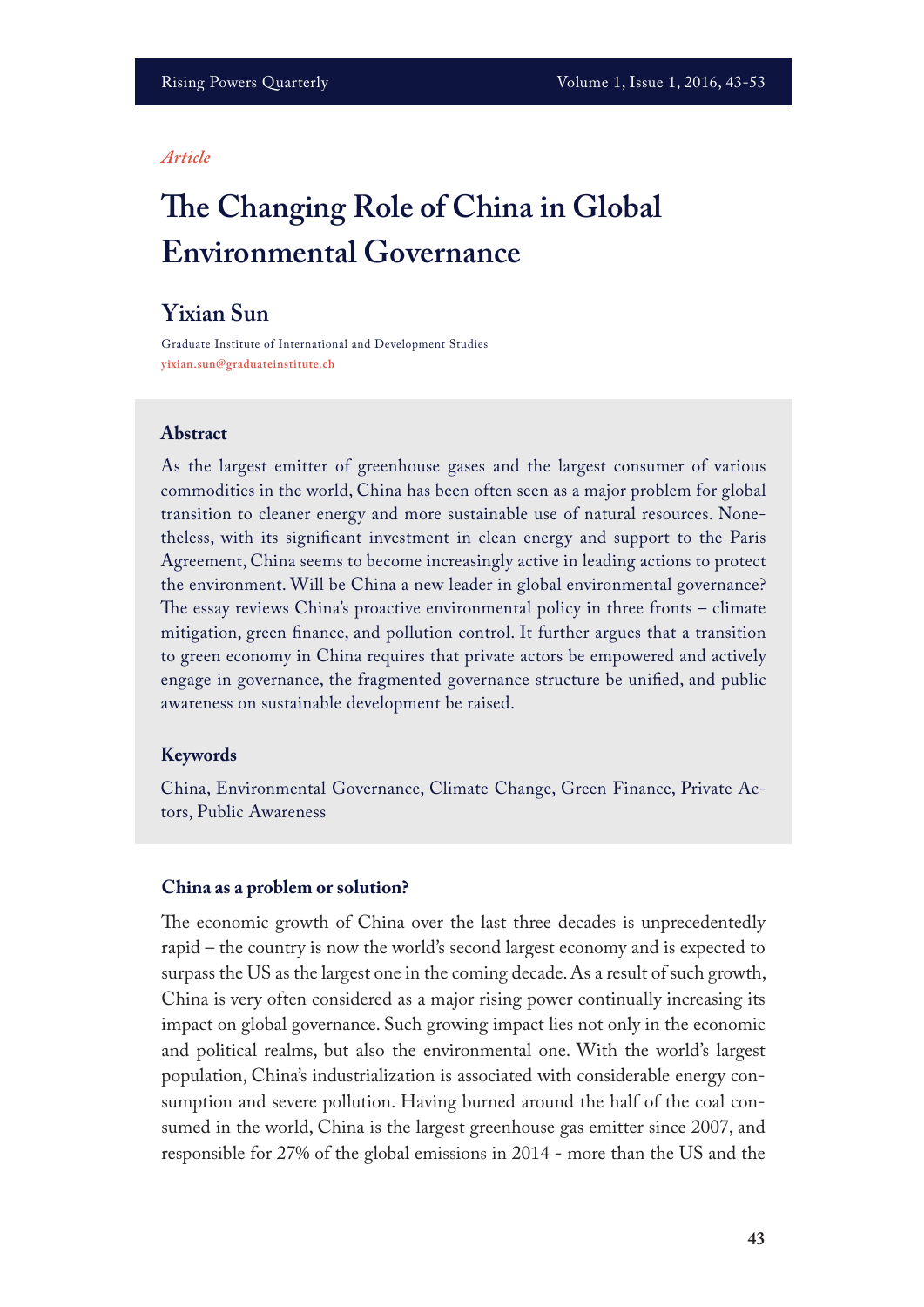EU combined1 . Meanwhile, the rising standard of living makes China the largest importer of many raw materials and thereby lead to some damaging consequences for the global environment (Economy & Levi 2014).

Does China's growth make a threat for our world's sustainable development? On the one hand, China presents considerable challenges to global environmental governance as the biggest polluter. In respect to environmental diplomacy, China has been blamed for wrecking the climate negotiation in Copenhagen (Dimintrov 2010; Lynas 2009). Moreover, some scholars have also expressed their concern on China's growing consumption which leads to a race to the bottom of environmental standards for the production in other developing countries (Kaplinsky et al. 2011).

On the other hand, the world's worst polluter has already begun to take ambitious actions and made nontrivial progress in the past. From 2004, the country has multiplied its investment in renewable energy 13-fold by 2010 and another two and half times by 2015 to US\$102.9 billion – by far the world's largest investor (Frankfurt School-UNEP Centre 2016). To tackle its air pollution, the state also introduced a comprehensive action plan in 2013, pledging an investment of 1,700 billion yuan (US\$277 billion) from the central government (China Daily 2013). With various efforts by its government, China reduced its energy intensity by 18.2% and carbon intensity by 20% in the 2010-2015 period. Hence, one may think China as not a threat to the planet, but rather the model for how to clean it up (The Economist 2013).

What is the role of China in today's global environmental governance? Is the country emerging as a new leader of green economy? This essay attempts to answer these questions by reviewing China's recent efforts in environmental policy and analyzing major challenges that remain in making its development model truly sustainable. It argues that to achieve its ambitious plans on environmental governance the Chinese government needs to enhance the participation of private actors in governance, restructure its fragmented governance structure and raise public awareness on sustainable development.

## **China's remarkable eforts in environmental governance**

As a developing country, China is a latecomer in global environmental governance and for a long period was keeping reluctant to make any commitment. In 1972, China did not sign the fnal agreement at the UN Conference on the Human Environment; at the UN Conference on Environment and Development in 2009, the then Chinese premier minister emphasized economic development and

<sup>1</sup> Data provided by the Global Carbon Atlas, downloadable at http://www.globalcarbonatlas. org/?q=en/emissions.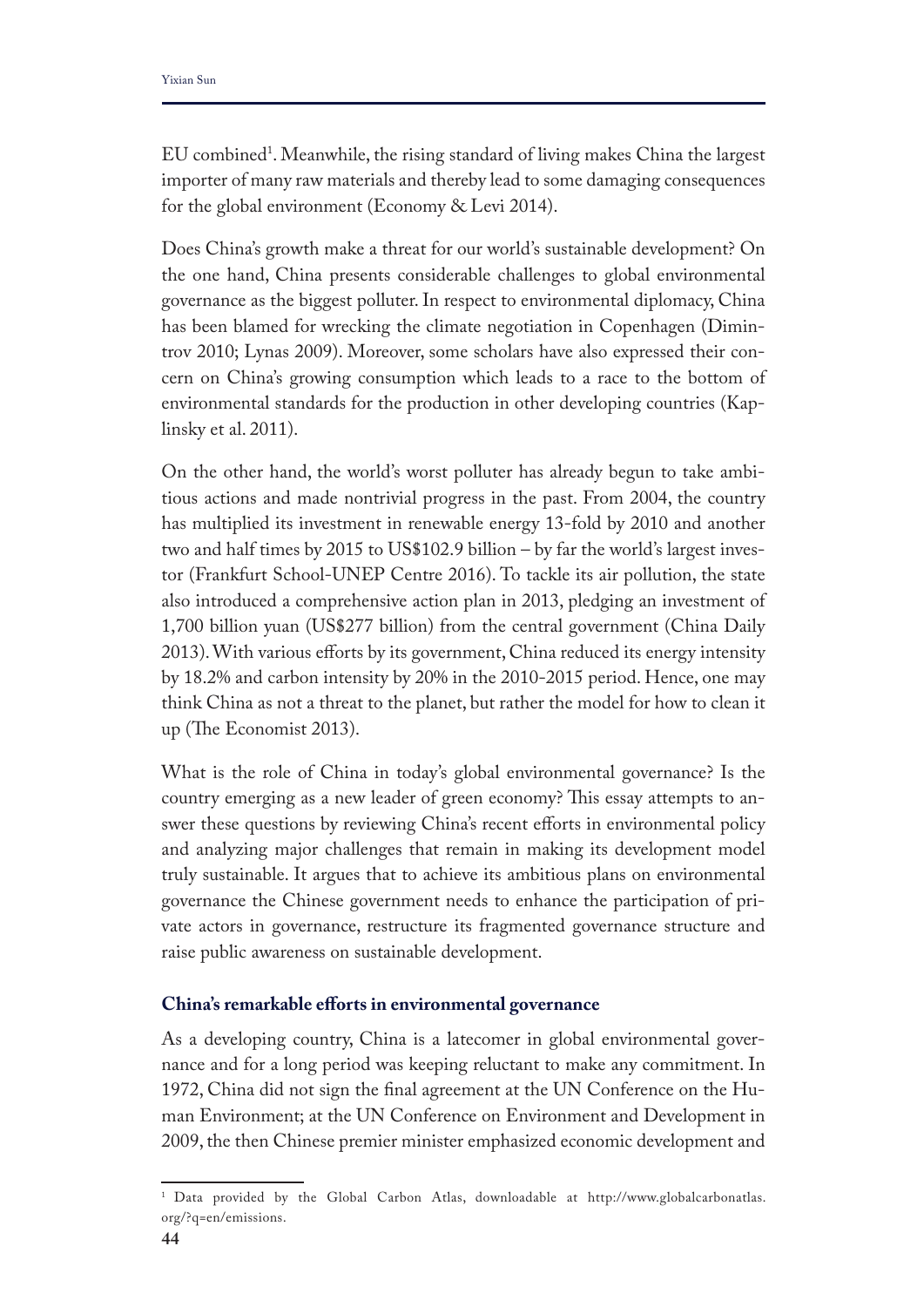national sovereignty as the country's main concern. More recently, as mentioned earlier, it prevented with India and Brazil a global agreement of climate change in 2009 (Dimitrov 2009). Accordingly, some scholars even comment that "China is extremely skeptical towards externally enforced measures that would undermine the potential for social and economic development for the sake of climate change" (Lo 2016, p. 38). However, China's environmental diplomacy seems to change rapidly over the last few years – with its ambitious actions and plans at the domestic level, China is increasingly active in global environmental governance.

#### *Proactive actions on climate mitigation*

Combating climate change seems the most prominent component of China's new environmental policy. Starting from its 11th Five-Year-Plan (FYP) set in 2005, the Chinese government spares no effort to decrease national energy intensity and build up a set of strategic low-carbon industries (Lewis 2013). Specifcally, since 2007 the state has shut down thousands of inefficient power and industrial facilities so that its energy consumption per unit of GDP continues to decrease over the last decade – 19.1% from 2005 to 2010 and 18.2% from 2010 to 2015, and a target of further 15% decrease by 2020 has been set in its 13th FYP. More importantly, because of a strong policy for energy reforms including the Renewable Energy Law launched in 2006 and massive state-led investment, the proportion of non-fossil fuels in China's energy mix has reached to 12% by 2015 and the carbon emissions per unit of GDP has been reduced by 20% between 2010 and 20152 . In addition, China has also initiated domestic carbon trading to combat climate change: it has started seven pilot markets at the city- or provincial level in 2014 and the goal is to make a national cap-and-trade system full in operation between 2017 and 2020 (Lo 2016).

Such progress helps China make ambitious pledges in the international arena. In its "intended nationally determined contribution" submitted to the UN Framework Convention of Climate Change in June 2015, China puts forward several concrete and challenging goals of its climate actions by 2030, including: peaking its CO2 emissions around 2030 and strive to peak early; lowering CO2 emissions per unit of GDP by 60% to 65% from the 2005 level; increasing the share of non-fossil fuels in primary energy consumption to around 20%; and increasing the forest stock volume by around 4.5 billion cubic meters on the 2005 level (NRDC 2015).

In fact, since 2014, China began to play a key role in facilitating the conclusion of the Paris agreement by reaching a Joint Announcement on Climate Change with the US where China for the frst time indicate a goal on emissions peak. In

<sup>2</sup> Data from China's 13th FYP, see the full Chinese text http://news.xinhuanet.com/ politics/2016lh/2016-03/17/c\_1118366322.htm.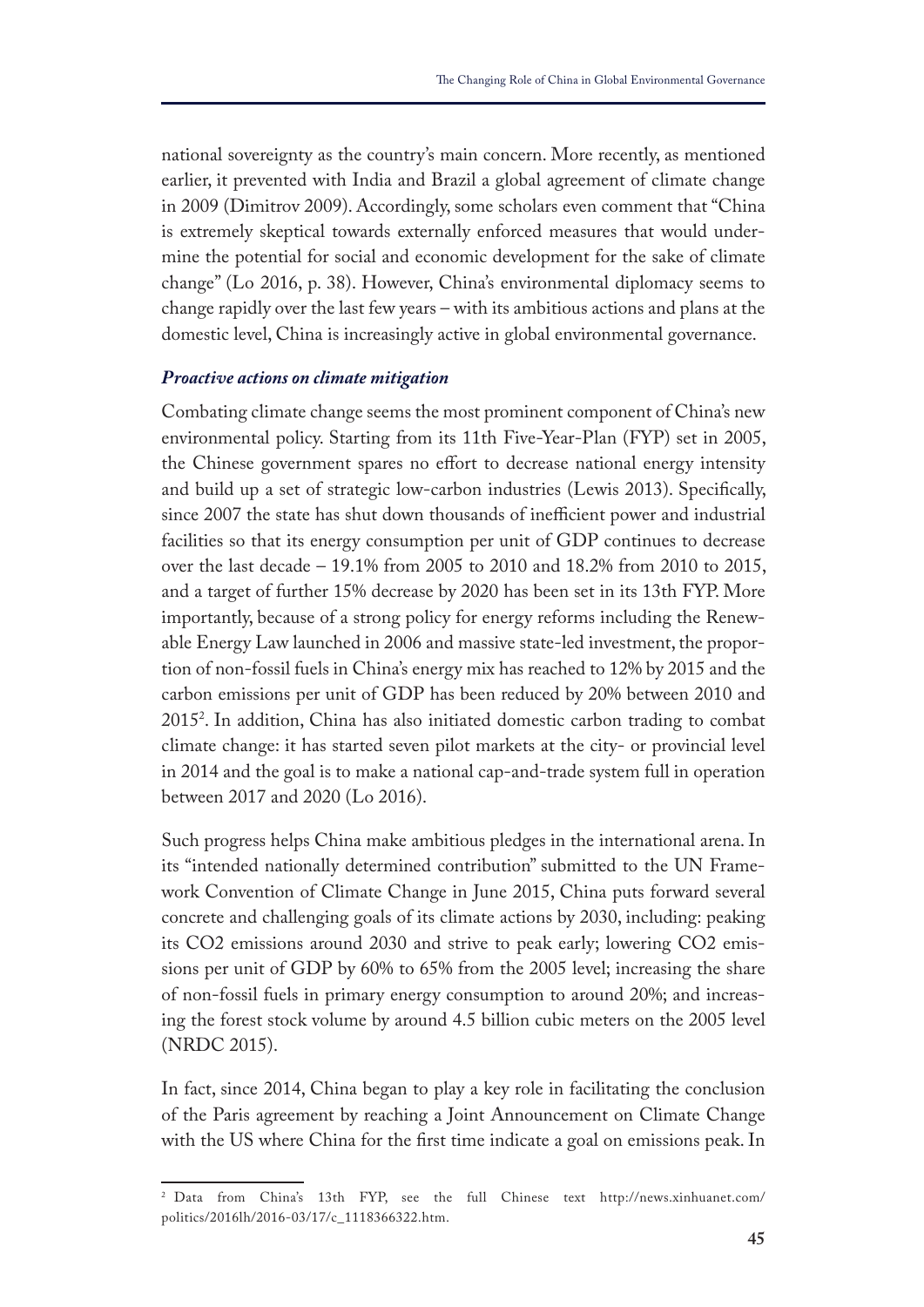September 2015, the Chinese and American leaders made a Joint Presidential Statement on Climate Change to coordinate their position for the Paris conference. During the negotiations in last December, China is no longer an obstructive player, but rather called for a strong legally binding character for general obligations (Dimitrov 2016). Finally, just a few weeks ago, China ratifed the Paris Agreement together with the US and the two countries also announced their plan to address another important greenhouse gas - Hydrofurocarbons (HFCs) – in an amendment of the Montreal Protocol and their backing for action on aviation emissions under the International Civil Aviation Organization (UNFCCC 2016).

## *An emerging leader of green fnance*

Another area where China shows its willingness to take leadership role concerns green fnance. Since 2013, the Chinese government launched a range of initiatives in order to establish a green fnancial system. Following the plan to grow a corporate green bond market to assist China's transition to a low-carbon economy announced by the State Council, the People's Bank of China (PBoC) – China's central bank – and the UNEP initiated a Green Finance Task Force in 2014, which comprises more than 40 Chinese and foreign experts from regulatory institutions, think tanks, academia and the private sector. This task force proposed in April 2015 fourteen specifc recommendations for building China's green fnance system and in December, the PBoC published the Green Bond Guidelines with the Green Bond Endorsed Project Catalogue. The green bond market grows incredibly fast in China – just in January 2016 two commercial banks issued more than US\$ 4.5 billion bonds, and two months ago the Bank of China launched the largest multi-denominated issue of green bonds so far on international markets, worth US\$3 billion (Xu & Wang 2016).

Indeed, China's move towards green fnance constitutes a key element of a reform on green economy identifed by the country's 13th FYP for the period of 2016-2020, which aims to build a green fnancial system, develop green credits, green bonds, and establish green development funds. More recently, China's leadership shows its determination on the issue by approving on August 31, 2016 the "Guidelines on Establishing the Green Financial System" jointly issued by seven government agencies. In putting forward a wide range of fnancial instruments, these guidelines can be seen as the world's frst attempt at an integrated policy package to promote an ambitious shift towards green economy (Ma & Zadek 2016).

On the international stage, China also show its intention to lead a global reform. With its presidency in this year, China puts green fnance high on the G20's agenda; and the PBoC co-chaired with the Bank of England the G20 Green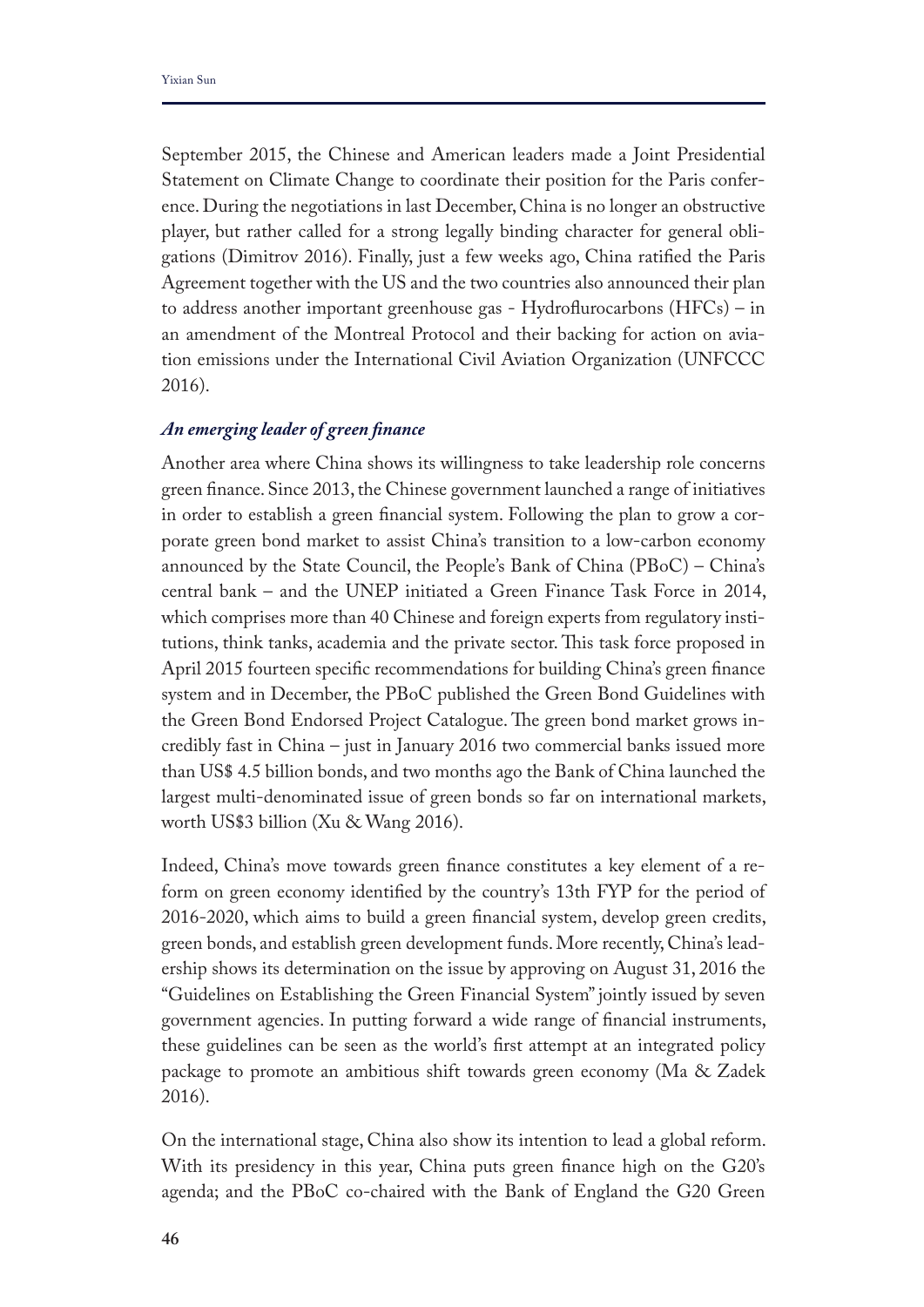Finance Study Group to promote cooperation on a green fnancial system and develop the attractiveness of green fnance. As a result, one remarkable outcome of the G20 summit in Hangzhou is to recognize the importance of scaling up green fnancing and identify a range of eforts needed. Furthermore, China's efforts on green fnance extends to its oversea investment including the multilateral development banks under its leadership – the Asian Infrastructure Investment Bank (AIIB) and the New Development Bank ('BRICS Bank'). Through these multilateral banks, China can vitalize green fnance on a global scale, taking the world to a tipping point (PBoC & UNEP 2016).

#### *War on pollution*

Last but not least, the Chinese government puts a lot of emphasis on pollution control as response to the increasing public concern on the country's environmental degradation. With the media coverage of hundreds of incidents, pollution has already become a top concern for the Chinese public in recent years (Wike & Parker 2015). China's top leaders realized this legitimacy crisis caused by their insufficient control of pollution and therefore give priority to the issue. In 2012, the Chinese Communist Party revised its constitution by adding in the Party's overall plan "the establishment of an ecological civilization", identifying resources conservation and environmental protection as basic policies. Meanwhile, from 2011 to 2014, China's legislative body has amended its Environmental Protection Law (EPL). This new law, taking effect since 2015, sets forth a stringent legal framework for China's sustainable development with critical revisions in several aspects including toughening penalties for environmental ofenses, establishing a public environmental litigation system which largely increases the number of groups eligible to bring lawsuits, requiring the local environmental protection bureaus to disclose environmental information, and building unifed pollution control and coordination mechanism for some key areas across administrative units (Zhang et al. 2016).

Furthermore, over the last three years, the State Council has released three specifc action plans of prevention and control respectively for air (in 2013), water (in 2015), and soil (in 2016) pollution. Many ambitious targets have been set in these plans. On air pollution control, by 2017 China aims to reduce the consumption of coal to below 65% in terms of total energy consumption and cut the level of fne particulate matter (PM2.5) in Beijing-Tianjin-Hebei Province, the Yangtze River Delta, and the Pearl River Delta by 25%, 20% and 15% respectively. In the plan on water, the targets by 2020 are to lift the share of good quality water (ranked at national standard three or above) in seven major river basins to more than 70% and to ensure at least 93% of urban drinking water supply to be at least 'level three' (i.e. a drinkable standard). With respect to soil, the relevant plan aims to decontaminate 90% of the nation's polluted farmland and industrial sites by 2020.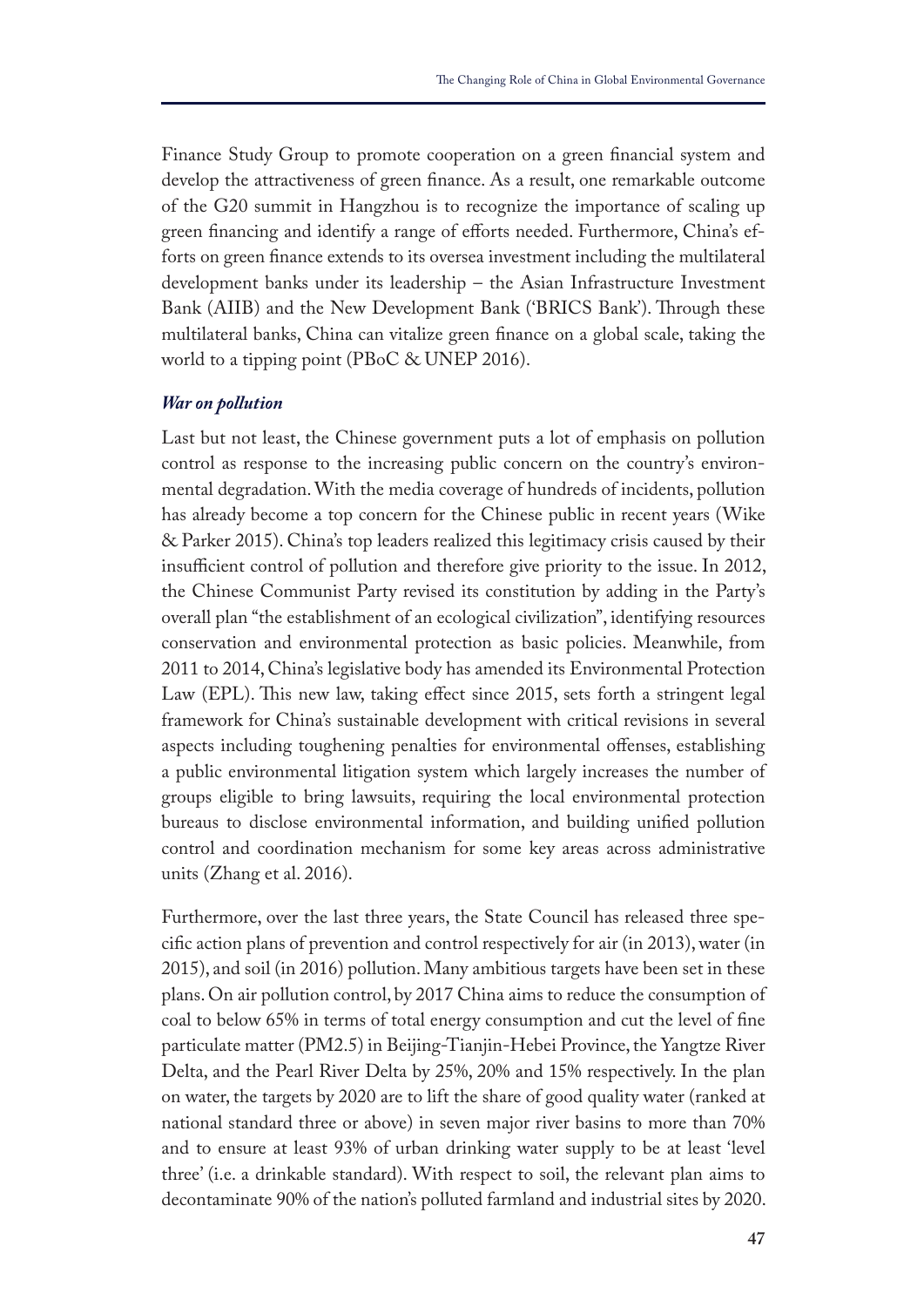#### **Obstacles to overcome in the journey towards a green future**

The various ambitious plans highlighted above embody the determination of China's leadership in improving the country's environment and also contributing to global sustainability. Despite this, China's ultimate impacts on the global environment will depend on the implementation of such plans to which the current governance model in China poses considerable obstacles. This section points out three key areas for future reforms if China's leaders really wants to build an ecological civilization for the wellbeing of people in China but also around the world.

#### *Changing the relative power dynamic between the state and society*

To begin with, private actors have to be truly empowered and engaged in governance. Similar to its path of economic takeof, China's achievement in environmental policy can be attributed to the state's strong presence, namely a top-down approach through command-and-control mechanisms led by Beijing. However, this approach has shown its limits as private actors – business, NGOs, and the public – have few opportunities for formal participation in the political process (Economy 2014).

As local governments often prioritize economic growth over environmental protection, the frequency and scale of environmental protests are quickly increasing across all China, in both urban and rural areas (Albert & Xu 2016). Internet further helps more Chinese citizens express their outrage for the government's inaction against pollution, and call for their right to know. Hence, for having a sustainable future, China can no longer rely on its previous mode of governance led by the state, with little support from business and civil society. Instead, the government needs private capital to fnance its pollution control and energy transition, expertise of private actors to develop relevant technology, and supervision of civil society for further transparency. While most plans mentioned above include an element of enhancing public participation, so far the reforms in this respect seem insufficient.

First, the revised EPL fails to pronounce and acknowledge environmental rights, and it does not allow many private actors, such as individuals, to bring lawsuits (Zhang et al. 2016). This flaw will bring huge barriers for private actors participating in governance, especially when they want to challenge the government's misconduct. Second, civil society is tightly controlled by the government so that environmentalism as a mass movement is still in its infancy in China (The Economist 2013). Although the Chinese government is increasingly responsive to public pressure on environmental issues, it remains concerned that environmental activism could lead to a broader push for political reform (Economy 2014). Tus, the lack of a vibrate civil society inevitably hamper the public to put pressure to the government or polluters. Lastly, on green fnance, China has not established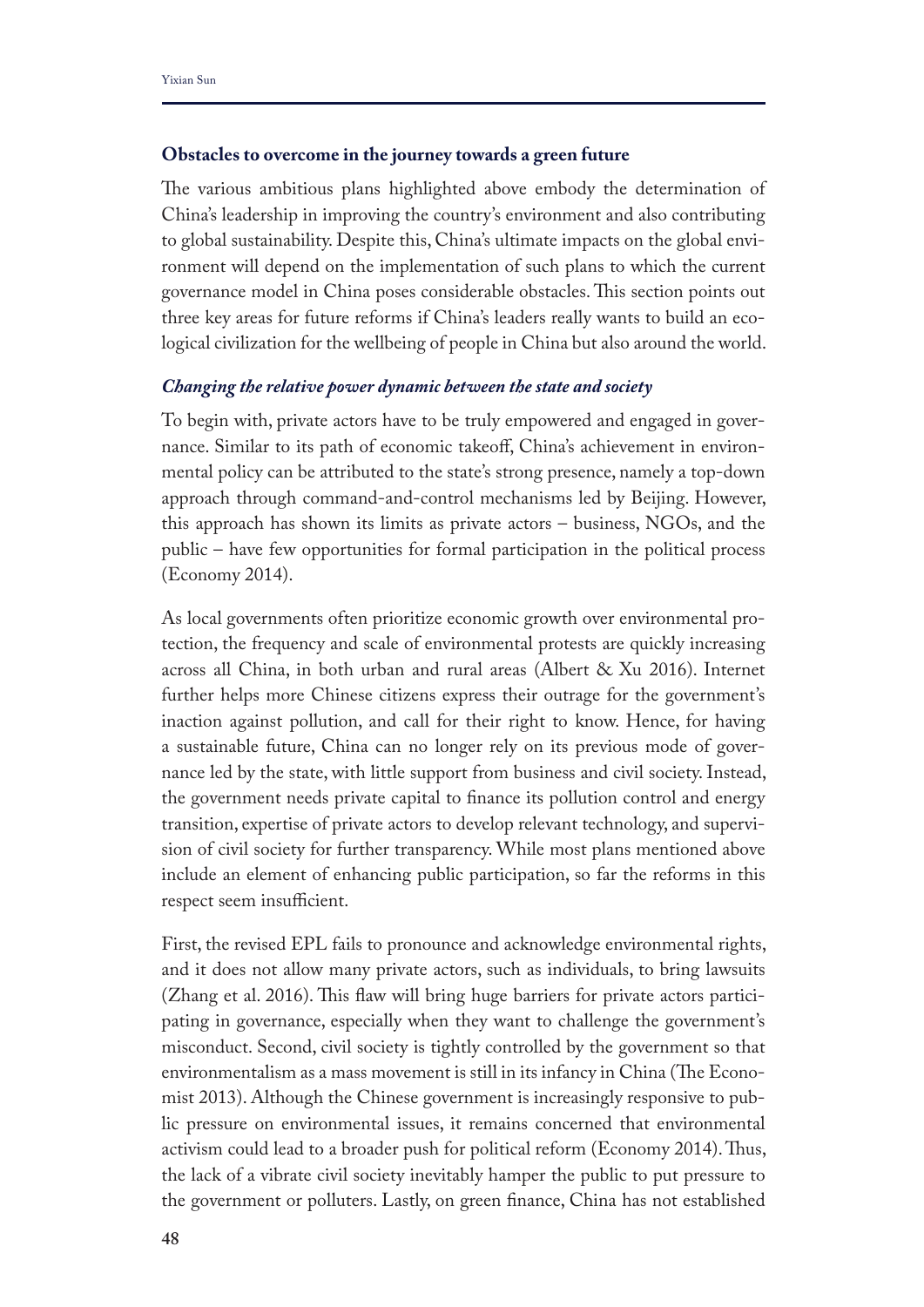a credible third-party verifcation system to evaluate whether or not projects are eligible as "green" (Xu & Wang 2016). Such a system is necessary for a successful green fnancial system and the engagement of private actors including auditors, standard-setting institutions, and rating agencies are indispensable.

## *Reforming the fragmented governance structure*

Moreover, the Chinese government must structure both horizontally and vertically its fragmented governance system to carry out unifed policy management. On the one hand, the poor track record of China's environmental performance is often caused by overlapping authority across diferent government agencies (Economy 2014; Wang et al. 2016). Taking the example of water pollution, the relevant regulatory responsibility is shared by various ministries, including Ministry of Environmental Protection responsible for pollution prevention and control, Ministry of Water Resources in charge of protection of land-based water resources, State Oceanic Administration if the pollution concerns seawater, Ministry of Housing and Urban-Rural Development taking care sewage treatment plants, and Ministry of Agriculture overseeing water pollution from farmland. As pollutants can come from diferent sources and move, in many cases these agencies are unclear about their responsibility and the actions they need to take. It is therefore of paramount importance to formally set a unifed governance system led by one leading agency to coordinate the actions and prevent slackness.

On the other hand, unifed management across subnational units is also critical to the efectiveness of governance. In this respect, China's decentralized authoritarian system which lacks enforcement by the central government seems "highly damaging" to the environment (Economy 2014). Indeed, pollution often affects diferent administrative units at the same time, so the government needs a unifed approach to ensure the adoption of control measures in the whole polluting area while prevent free-riding. Following this logic, the action plan on air pollution proposes unifed governance of some key areas comprising diferent provinces. Looking ahead, the government should introduce such initiatives to other environmental issues and deepen the reforms in this direction by creating the regulatory entity and establishing the monitoring system for each area.

#### *Raising public awareness on the broader issue of sustainable development*

Finally, an efficient governance system should be based on public awareness about environmental protection and more broadly sustainable development. While the Chinese leadership has put sustainable development high on the government's agenda, many Chinese citizens still lack a thorough understanding on environmental impacts of their behavior. Indeed, most participants in environmental protests only care about their local situation, instead of the overall environment, implying a strong feature of Nimbyism (not-in-my-backyard) in today's public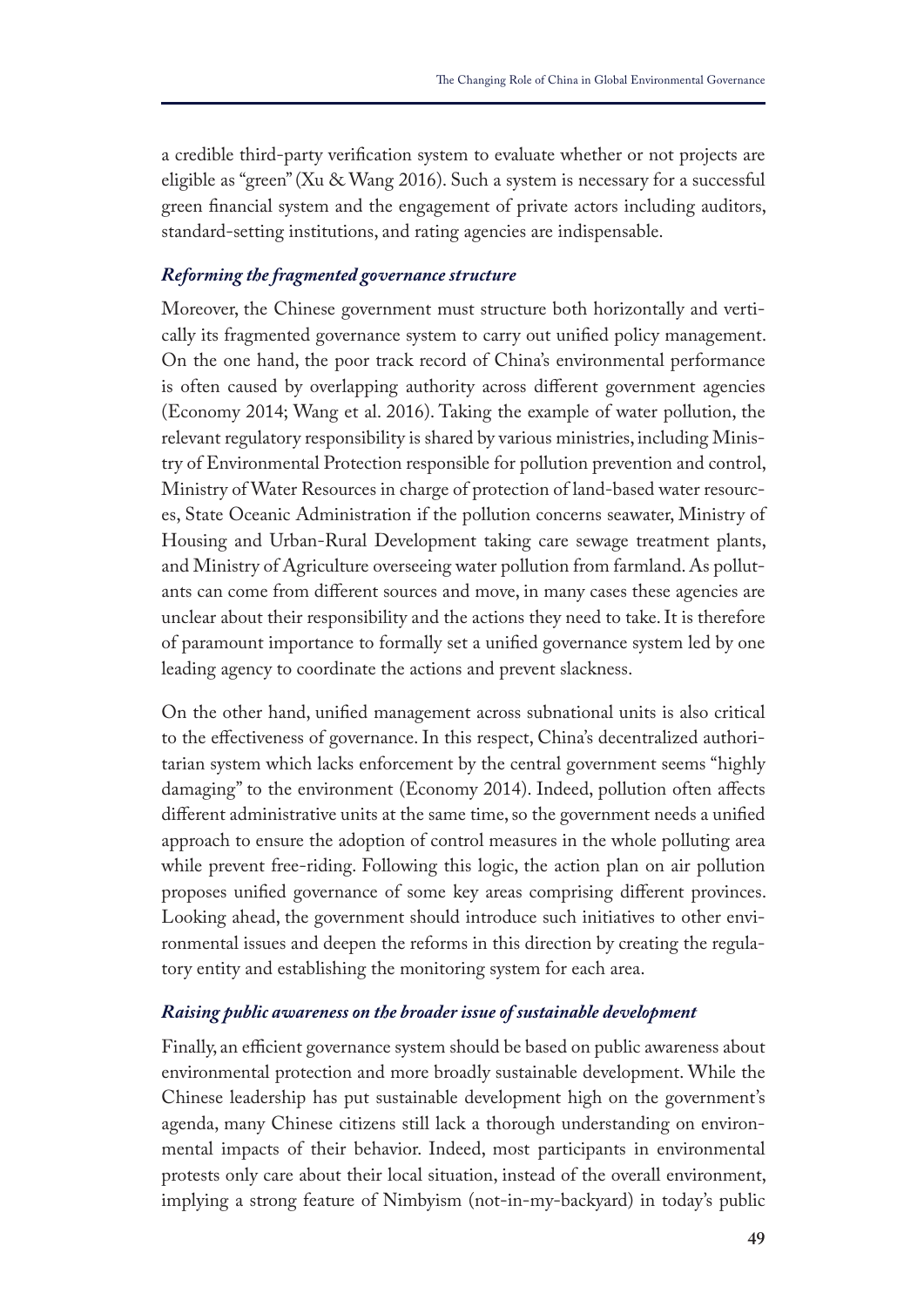participation. Hence, a big question mark remains over the behavioral changes of the Chinese public to support the government's policy.

Indeed, a growing public environmental awareness has the potential to accelerate China's green reforms by leading consumers to choose environmentally-friendly or energy-efficient products over conventional ones. Such changes in people's daily life can provide further impetus through supply chains to the transformation of China's development model. More broadly, market pressure as well as environmental awareness of business leaders can push companies to be more socially responsible. In recent years, some initiatives have been launched such as the Sustainable Consumption Week co-organized by UNEP, WWF, and China Chain Store & Franchise Association, but more campaigns and activities will be needed in order for more Chinese changing their behavior in line with sustainable development.

Another critical issue lacking attention in China is the impact of China's development on natural resources beyond its borders. The continuous expansion of its domestic market has made China the world's largest importer and consumer of many commodities and thereby negatively affects the environment in other developing countries. For instance, by accounting for half of all trade in illegal woodbased products, China's growth indirectly exacerbates deforestation in Africa and Southeast Asia (Hoare 2015). Similarly, China's growing meat consumption is causing increasing land clearing for soybean plantation in Brazil (Brown 2012); and Chinese appetite for seafood is also criticized as a major source of global overfshing and illegal fshing (Economy 2015). Nonetheless, most Chinese know little about such consequences of their rising standard of living, and consequently lack incentives to push the government taking responsibility or change their own consumption behavior. Therefore, raising public awareness about China's environmental impact on other countries is a necessary part of the solution for the depletion of global natural resources.

## **Conclusion**

Environmental governance is critical to China's future because better environment and cleaner energy are helpful to restoring the government's legitimacy, moving towards a sustainable model of economic growth, and build an image of responsible rising power. Having realized the importance of environmental protection, China launched its reforms of environmental policy since more than ten years ago and has made important progress in the past decade, especially on the reductions of energy and carbon intensity. More recently, China's leadership announced ambitious plans to mitigate climate change, promote green fnance, and control pollution, showing more openly to the world their determination to move from a laggard towards a new leader in global environmental governance.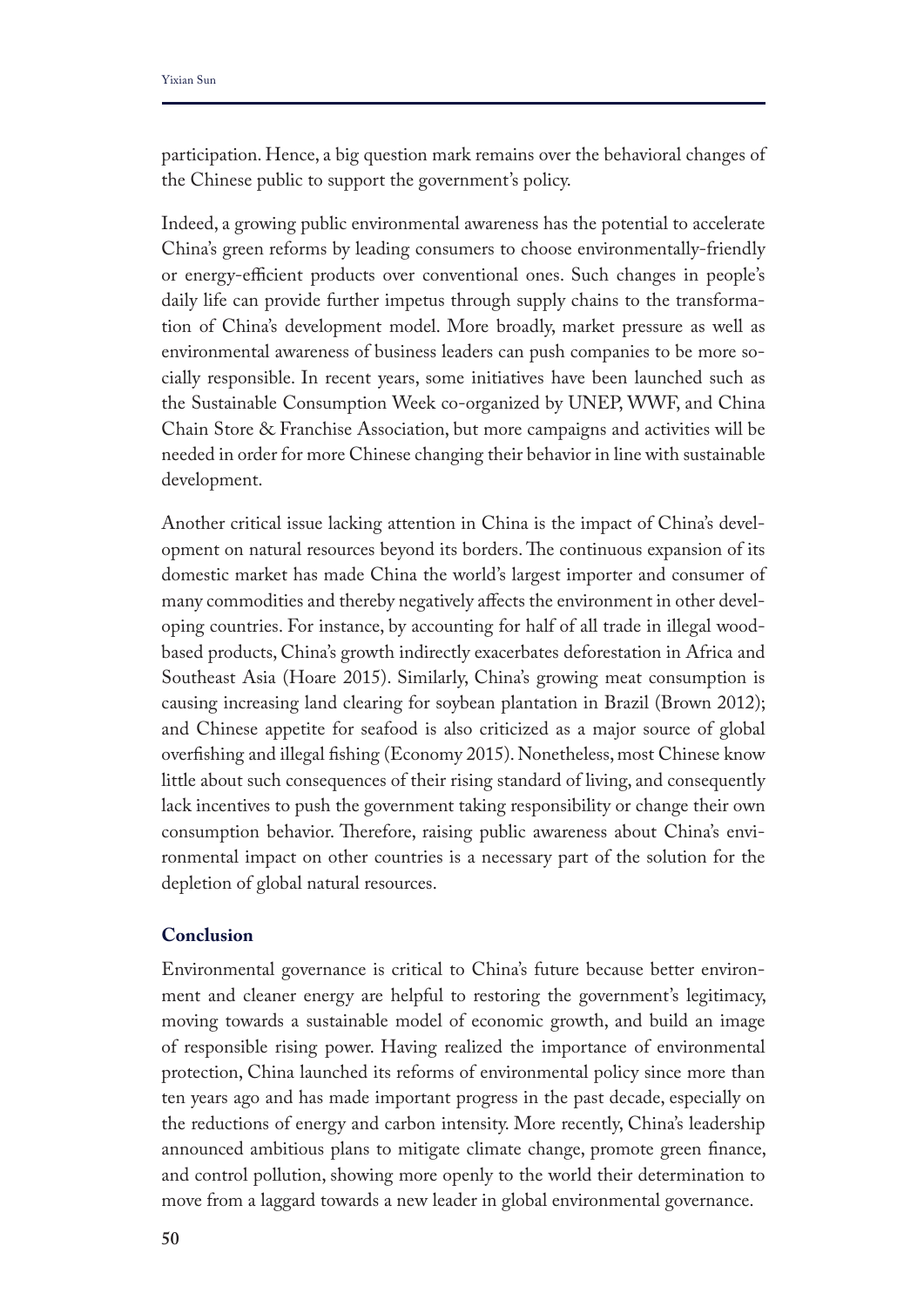While these changes seem encouraging, the actual impact of China's actions remains highly uncertain because of many challenges in the policy implementation. For the success of China's transition to green economy, future reforms need to be focused on three areas: institutionalizing channels of engagement between the government and private actors, establishing unifed governance system without overlapping authority across regulatory agencies, and raising public awareness on the broader issue of sustainability. Without these reforms, China can hardly meet its targets. By contrast, if it can deepen its reforms in these aspects, China will have a chance to provide its timely solutions to today's global environmental crisis from which our future generations will beneft.

## **Bio**

Yixian Sun is a PhD candidate in Political Science, afliated with the Centre for International Environmental Studies, at the Graduate Institute of International and Development Studies (IHEID), in Geneva, Switzerland. His research focuses on private governance and environmental politics, and has been published or is forthcoming in scholarly journals including *Global Environmental Politics*  and *VOLUNTAS: International Journal of Voluntary and Nonproft Organizations.* Yixian is now writing a dissertation to examine the difusion of private sustainability standards in China, funded by Swiss National Science Foundation. He has also attend several multilateral environmental negotiations as a writer for the *Earth Negotiations Bulletin*.

## **References**

- Albert, E. and Xu, B. 2016. 'China's Environmental Crisis.' CFR.org. Council on Foreign Relations, January 18. Available from http://www.cfr.org/china/ chinas-environmental-crisis/p12608.
- Brown, L.R., 2012. Full planet, empty plates: the new geopolitics of food scarcity. WW Norton & Company.
- Wu, W. 2013. 'Tougher plan to reduce air pollution'. China Daily, July 25. Available from http://europe.chinadaily.com.cn/china/2013-07/25/content\_16826754. htm.
- Dimitrov, R.S., 2010. Inside UN climate change negotiations: The Copenhagen conference. Review of policy research, 27(6), pp.795-821.
- Dimitrov, R.S., 2016. The Paris agreement on climate change: Behind closed doors. Global Environmental Politics, 16(3), pp. 1-11.
- Economy, E., 2014. Environmental governance in China: State control to crisis management. Daedalus, 143(2), pp.184-197.
- Economy, E. 2015. "China's Next Challenge: The Depletion of Global Natural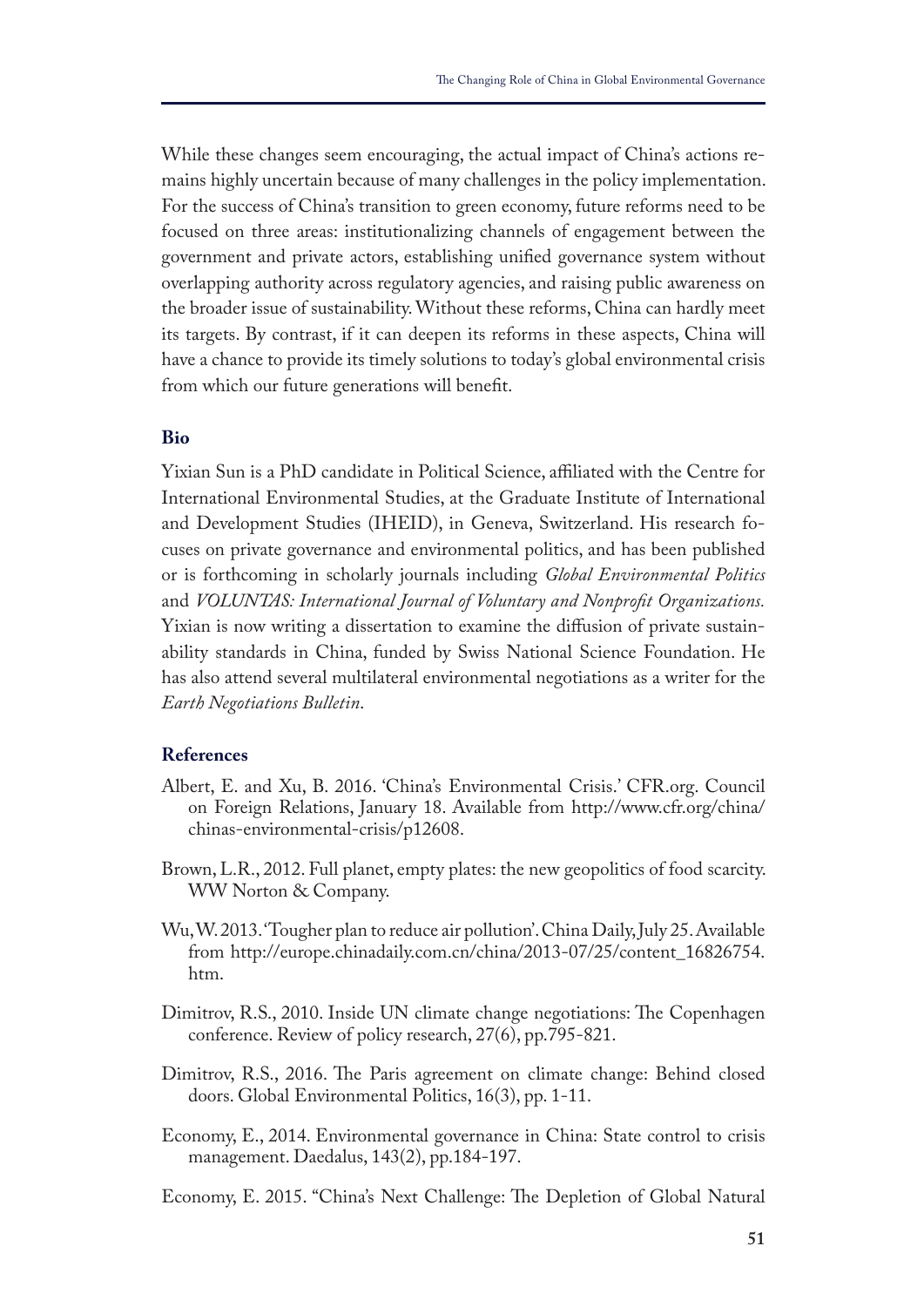Resources". The Diplomat, February 28. Available from http://thediplomat. com/2015/02/chinas-next-challenge-the-depletion-of-global-natural-resources/.

- Economy, E. and Levi, M., 2014. By All Means Necessary: How China's Resource Quest is Changing the World. Oxford University Press.
- Frankfurt School-UNEP Centre/BNEF. 2016. Global Trends in Renewable Energy Investment 2016. Available from http://www.fs-unep-centre.org.
- Hoare, A. 2015. Tackling Illegal Logging and the Related Trade: What Progress and Where Next? Chatham House Report. Available from https://www. chathamhouse.org/publication/tackling-illegal-logging-and-related-tradewhat-progress-and-where-next.
- Kaplinsky, R., Terheggen, A. and Tijaja, J., 2011. China as a final market: The Gabon timber and Thai cassava value chains. World Development, 39(7), pp.1177-1190.
- Lewis, J. I. 2013. 'China's Environmental Diplomacy: Climate Change, Domestic Politics and International Engagement'. China Across the Divide: The Domestic and Global in Politics and Society. Ed. Rosemary Foot. New York: Oxford University Press.
- Lo, A., 2015. Carbon Trading in China: Environmental Discourse and Politics. Palgrave Macmillan.
- Lynas, M. 2009. 'How do I know China wrecked the Copenhagen deal? I was in the room'. The Guardian, December 22. Available from https://www. theguardian.com/environment/2009/dec/22/copenhagen-climate-changemark-lynas.
- The Economist. 2013. 'The East is Grey'. August 13. In print edition.
- Ma, J., and Zadek, S. 2016. 'The G20 Embraces Green Finance'. Project Syndicate. September 5. Available from https://www.project-syndicate.org/commentary/g20-embraces-green-fnance-by-ma-jun-and-simon-zadek-2016-09.
- National Development & Reform Commision of China (NDRC). 2015. Enhanced Actions On Climate Change: China' S Intended Nationally Determined Contributions.
- People's Bank of China and United Nations Environment Progromme. 2016. Establishing China's Green Financial System.
- UNFCCC. 2016. 'China and US Bring Early Paris Entry into Force Big Step Closer'. September 3. Available from http://newsroom.unfccc.int/paris-agreement/china-and-us-bring-early-paris-entry-into-force-big-step-closer/.
- Wike R. and Parker B. 2015. 'Corruption, Pollution, Inequality Are Top Concerns in China'. Pew Research Center, September 24. Available from http:// www.pewglobal.org/2015/09/24/corruption-pollution-inequality-are-top-